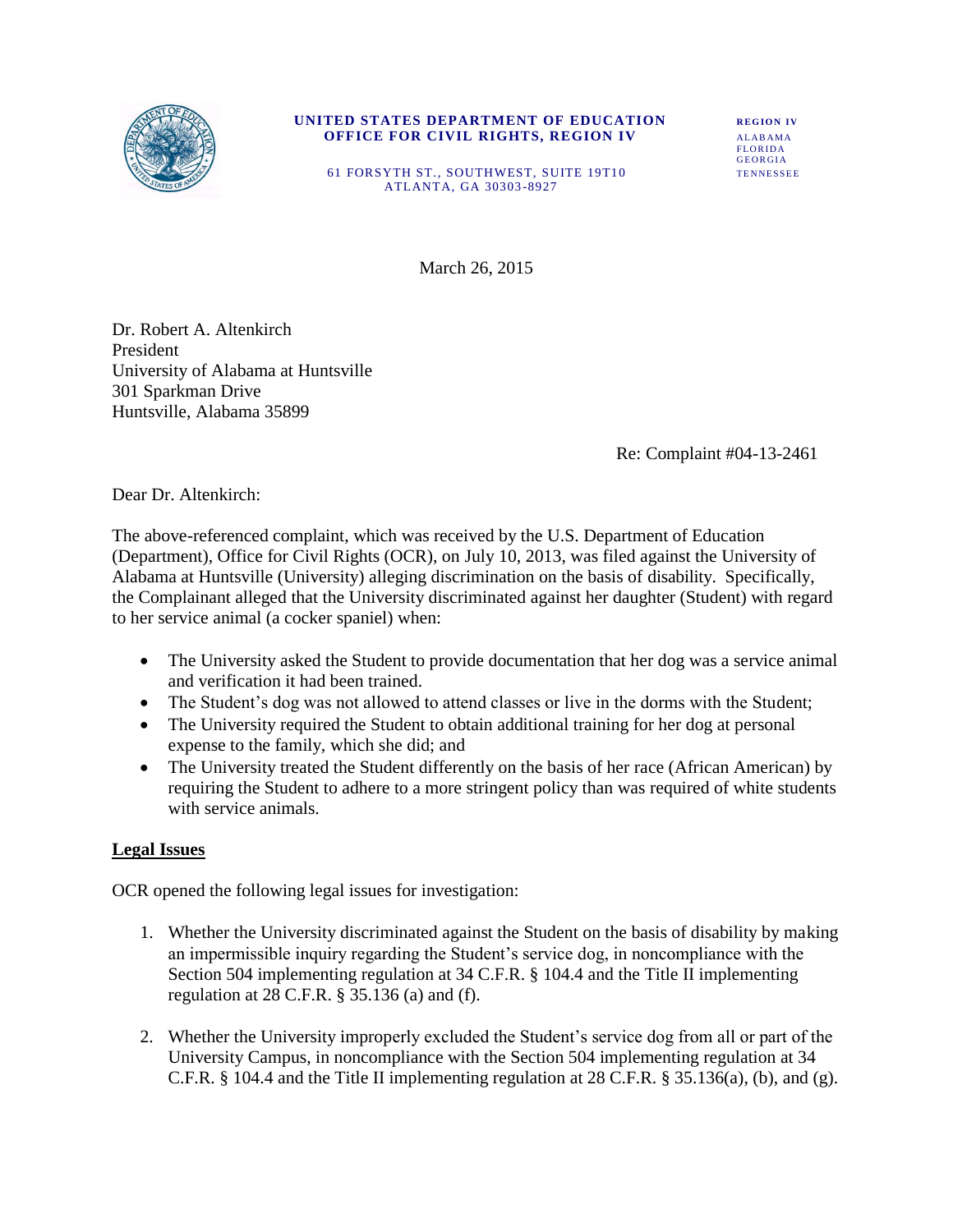# OCR Complaint #04-17-2142 Page 2

- 3. Whether the University required the Student to obtain additional training at her expense for her service dog, in noncompliance with the Section 504 implementing regulation at 34 C.F.R.§104.4 and Title II implementing regulation at 28 C.F.R. § 35.136 (a) and (h).
- 4. Whether the University treated the Student differently based on race with regard to the Student's request to use a service animal, in noncompliance with the Title VI implementing regulation at  $34$  C.F.R.  $\S 100.3$  (b)(i)-(iv), and (vi).

OCR found noncompliance with respect to the University's Service Animal Policy, Grievance Procedures, and issues #1 and #2. Prior to the conclusion of the investigation, the University offered to enter into a Resolution Agreement (Agreement) to resolve the complaint and pursuant to OCR's *Complaint Processing Manual* (CPM) at § 302 OCR has accepted that offer with respect to issues #3 and #4.

# **Legal Standards**

## *Service Animals*

The Title II regulations pertaining to Service Animals are found at 28 C.F.R. §§ 35.104 and 35.136. The Title II regulation at 28 C.F.R. §35.104, in relevant part, defines a service animal as any dog that is individually trained to do work or perform tasks for the benefit of an individual with a disability, including a physical, sensory, psychiatric, intellectual, or other mental disability. The work or tasks performed by a service animal must be directly related to the individual's disability. Examples of work or tasks include, but are not limited to, assisting individuals who are blind or have low vision with navigation and other tasks, alerting individuals who are deaf or hard of hearing to the presence of people or sounds, providing non-violent protection or rescue work, pulling a wheelchair, assisting an individual during a seizure, alerting individuals to the presence of allergens, retrieving items such as medicine or the telephone, providing physical support and assistance with balance and stability to individuals with mobility disabilities, and helping persons with psychiatric and neurological disabilities by preventing or interrupting impulsive or destructive behaviors.

The Title II regulation at 28 C.F.R. § 35.136 (a) provides that a public entity shall modify its policies, practices, or procedures to permit the use of a service animal by an individual with a disability. The Title II regulation at 28 C.F.R. § 35.136 (b) provides that a public entity may ask an individual with a disability to remove a service animal from the premises if: (1) The animal is out of control and the animal's handler does not take effective action to control it; or (2) The animal is not housebroken. The regulation at 28 C.F.R. § 35.136(c) provides that if a public entity properly excludes a service animal under § 35.136(b), it shall give the individual with a disability the opportunity to participate in the service, program, or activity without having the service animal on the premises. The regulation at 28 C.F.R. § 35.136 (d) provides that a service animal shall be under the control of its handler. A service animal shall have a harness, leash, or other tether, unless either the handler is unable because of a disability to use a harness, leash, or other tether, or the use of a harness, leash, or other tether would interfere with the service animal's safe, effective performance of work or tasks, in which case the service animal must be otherwise under the handler's control (e.g., voice control, signals, or other effective means).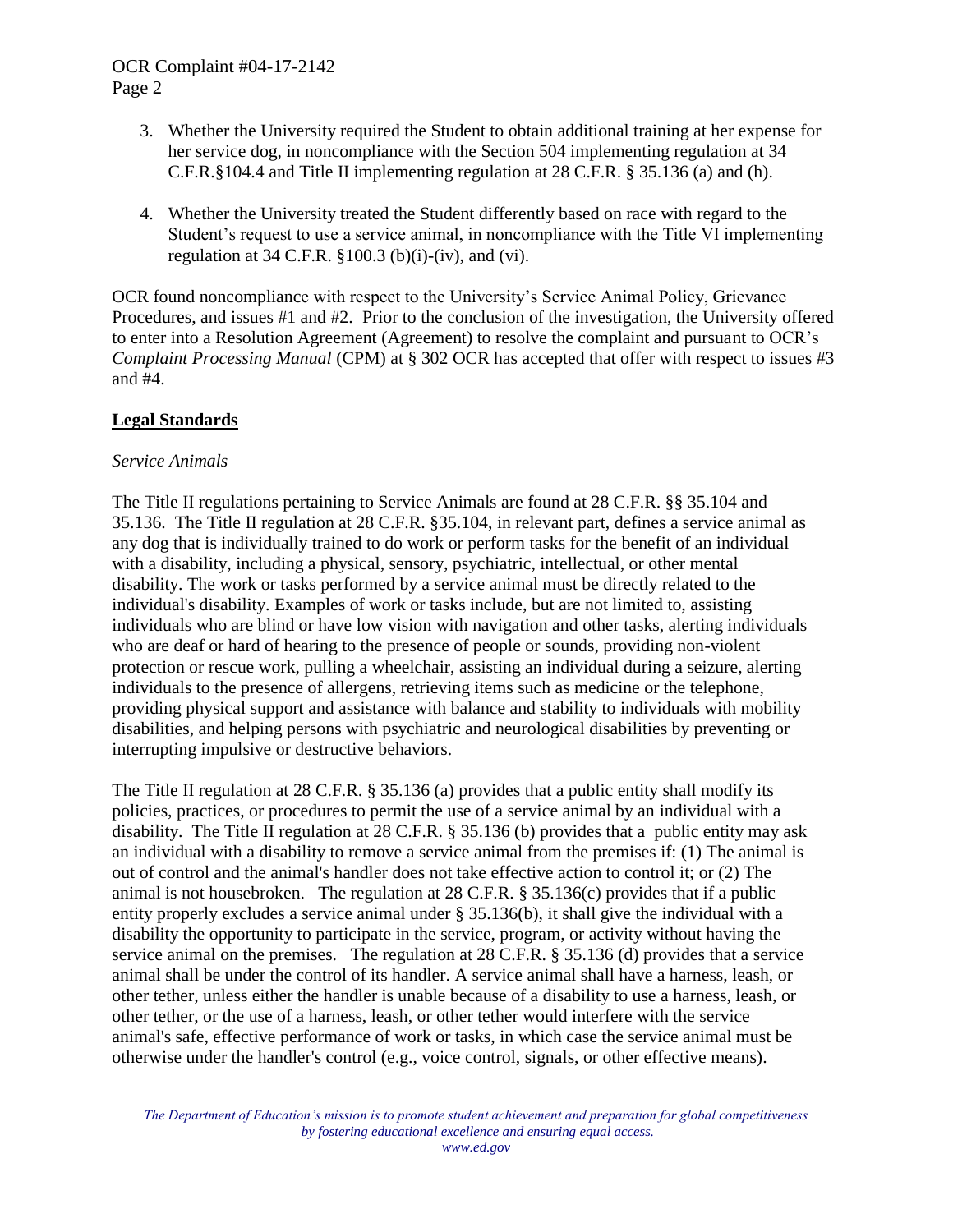The regulation at 28 C.F.R. § 35.136(f) governs inquiries and documentation. That regulation provides that a public entity shall not ask about the nature or extent of a person's disability, but may make two inquiries to determine whether an animal qualifies as a service animal. A public entity may ask if the animal is required because of a disability and what work or task the animal has been trained to perform. A public entity shall not require documentation, such as proof that the animal has been certified, trained, or licensed as a service animal. Generally, a public entity may not make these inquiries about a service animal when it is readily apparent that an animal is trained to do work or perform tasks for an individual with a disability (e.g., the dog is observed guiding an individual who is blind or has low vision, pulling a person's wheelchair, or providing assistance with stability or balance to an individual with an observable mobility disability). The Title II regulation at 28 C.F.R. § 35.136(g) states that individuals with disabilities shall be permitted to be accompanied by their service animals in all areas of a public entity's facilities where members of the public, participants in services, programs or activities, or invitees, as relevant, are allowed to go.

Improper exclusion of a service animal can result in persons with disabilities being subjected to different treatment or exclusion from participation in, denial of the benefits of, or otherwise being subjected to discrimination under a recipient's programs or activities.

The regulation implementing Section 504 at 34 C.F.R. § 104.4(a), (b)(1)(iii) and (b)(2) provides no qualified person with a disability shall, on the basis of disability, be excluded from participation in, be denied the benefits of, or otherwise be subjected to discrimination under any program or activity that receives Federal financial assistance. The regulation at  $(b)(1)(iii)$  provides that a recipient, in providing an aid, benefit, or service, may not, directly or through contractual, licensing, or other arrangements, on the basis of disability" provide a qualified person with a disability with an aid, benefit, or service that is not as effective as that provided to others." The regulations provide that:  $\mathcal{L}(b)(2)$  aids, benefits, and services, to be equally effective, are not required to produce the identical result or level of achievement for persons with disabilities and persons without disabilities, but must afford persons with disabilities equal opportunity to obtain the same result, to gain the same benefit, or to reach the same level of achievement, in the most integrated setting appropriate to the person's needs." The Section 504 regulations at 34 C.F.R. §104.43(a) for post-secondary education contain similar prohibitions against disability discrimination. Additionally, the Title II regulations at 28 C.F.R.  $\S 35.130(a)$  and (b)(1)(iii) include similar provisions.

## **Factual Background**

## University Service Animal Policy

The Complainant submitted a copy of the University's Service Animal Policy (Policy) with her complaint filing. The University submitted a copy of its Policy to OCR with its data response. The Policy, as produced by the University, contains changes from that which was provided by the Complainant.

The Policy states that the University is committed to compliance with state and federal laws regarding students with disabilities. All requests for Service Animals should be directed to the Coordinator of Disability Services [contact information provided]. The University will determine, on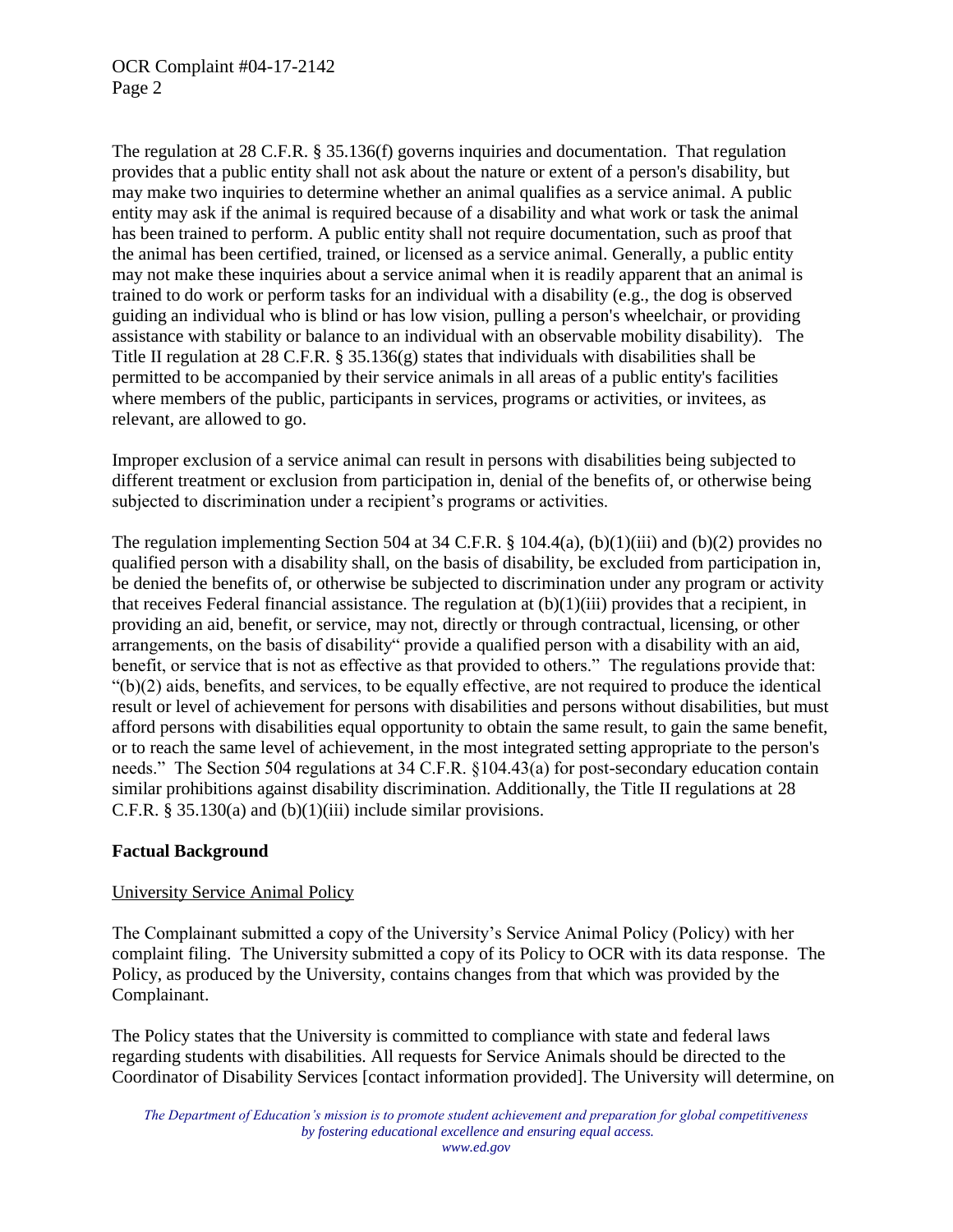### OCR Complaint #04-17-2142 Page 2

a case-by-case basis, and in accordance with applicable laws and regulations, whether the animal is a reasonable accommodation on campus.

The Policy includes a list of definitions, including a definition of disability and a service animal. The Policy states that a service animal is defined by the Americans with Disabilities Act (ADA) as a dog or miniature horse individually trained to do work or perform tasks for the benefit of an individual with a disability. Work or tasks performed by the service animal must be directly related to the handler's disability. The crime deterrent effects of an animal's presence and the provision of emotional support, well-being, comfort, or companionship do not constitute work or tasks for the purposes of this definition. Therapy animals and companion animals are not service animals under the ADA.

The Policy also states that a person desiring the assistance of a service animal to use university facilities and services must provide verification to the University office of Disability Services that he or she has a qualifying disability based upon two questions: Is the animal a service animal required because of a disability and what work or task has the service animal been trained to perform. The Policy states that a service animal is permitted to accompany the student anywhere the student goes on campus with the following exceptions: because of chemicals being present, research laboratories, mechanical rooms/custodial closets, or any other possible dangerous areas, such as rooms with sharp metal cuttings or glass shards on the floor, hot material such as molten metal; excessive dust; or moving machinery may pose a danger to the service animal.

The University's Policy is not consistent with the requirements of Section 504 and Title II, and is not consistent with guidance published by the U.S. Department of Justice  $(DOJ)$ <sup>1</sup>. The wording of the Policy implies that individuals seeking to use a service animal must prove that they have a disability. While the Policy includes the two questions permitted under the Title II standards, the subsection discussing the two questions is captioned "Verification of Disability" and the two questions are characterized as the method used for "Verification to the University office of Disability Services" that the individual "has a qualifying disability." Moreover, the definition of a "disability" within the Policy includes the following statement:

Acceptable documentation of a disability can be from either a medical or mental health provider. It should verify the disability as well as the need for a service animal.

Also the Policy does not incorporate the regulation's prohibition on making inquiries when it is readily apparent that an animal is trained to do work or perform tasks for an individual with a disability. Further, the policy includes language which permits exceptions or exclusions not included in the Title II regulation. For example, the Policy at Item X titled "Campus Access for Service Animals" provides that a service animal cannot accompany an individual with a disability in certain areas which may be "dangerous" to the animal; examples of such areas include custodial closets and areas with "excessive dust."<sup>2</sup> Finally, OCR notes that the Policy states that the Title II definition of a service animal includes miniature horses. While the Title II regulation at 28 C.F.R. §35.136(i)

 $\overline{a}$ 

 $^{\rm 1}$  This guidance is available at <code>http://www.ada.gov/service\_animals\_2010.htm</code>

<sup>&</sup>lt;sup>2</sup> As noted in the Title II regulation, one of the purposes which might be served by a service animal is alerting individuals to the presence of allergens.

*The Department of Education's mission is to promote student achievement and preparation for global competitiveness by fostering educational excellence and ensuring equal access.*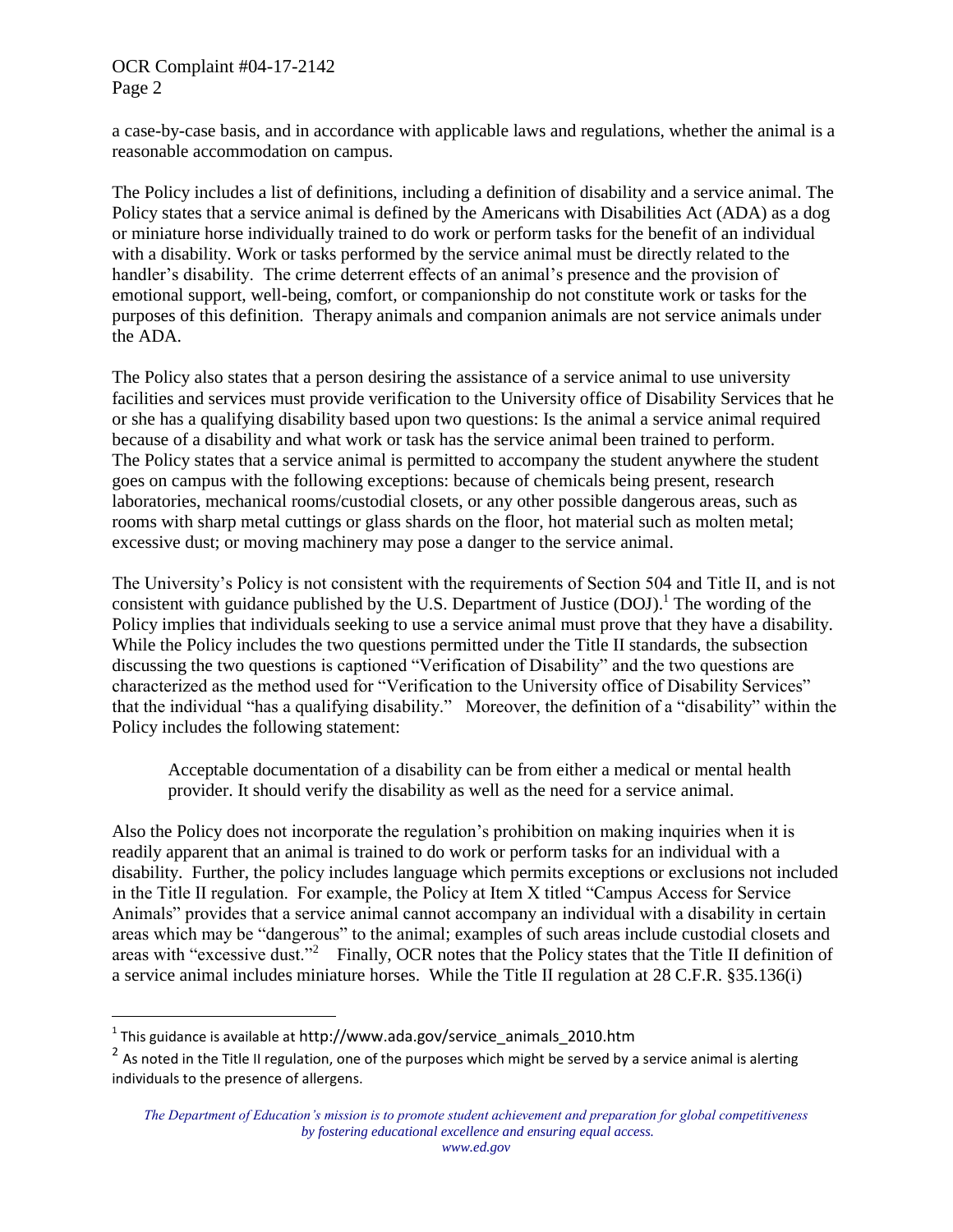## OCR Complaint #04-17-2142 Page 2

discusses the obligation to make reasonable modifications with respect to miniature horses, the definition of "service animal" refers only to dogs.

# Grievance Procedures

Although the Complainant did not allege a concern regarding the University's grievance procedures, OCR reviewed the University's grievance procedures and found that they do not comply with the Section 504 regulation at 34 C.F.R. § 104.7(b) and Title II regulation at 28 C.F.R § 35.107.

In determining whether grievance procedures provide for a prompt and appropriate response OCR considers whether the procedures provide for *(at a minimum)*:

- 1. notice to students and employees of the grievance procedures, including where complaints may be filed;
- 2. application of the grievance procedures to complaints filed by students or on their behalf alleging harassment carried out by employees, other students, or third parties;
- 3. provision for adequate, reliable and impartial investigation of complaints, including the opportunity for both the complainant and the alleged perpetrator to present witnesses and evidence;
- 4. designated and reasonably prompt time frames for the major stages of the complaint process;
- 5. written notice to the complainant and the alleged perpetrator of the outcome of the complaint; and
- 6. assurance that the school will take steps to prevent recurrence of any disability-based harassment and remedy discriminatory effects on the complainant and others, if appropriate.

OCR found that the University's grievance procedures require that all complaints be in writing, do not have timeframes associated with each step of the grievance process including the investigation and appeal, do not require a copy of the written findings be provided to the Complainant and do not designate an alternative person to receive complaints in the event that the person designated to receive complaints is the alleged discriminating official or employee.

## **Conclusion**

Based on the foregoing, OCR finds that the University's service animal policy and grievance procedures are in noncompliance with the Section 504 and Title II regulations. The University will remedy the concerns addressed above as a part of the enclosed Agreement, which when fully implemented, will resolve this issue in this complaint. OCR will monitor the University's implementation of the Agreement until the recipient is in compliance with the statutes and regulations at issue in the case.

**Issue #1**: **Whether the University discriminated against the Student on the basis of disability by making an impermissible inquiry regarding the Student's service dog, in noncompliance with the Section 504 implementing regulation at 34 C.F.R. § 104.4 and the Title II implementing regulation at 28 C.F.R. § 35.136 (a) and (f).**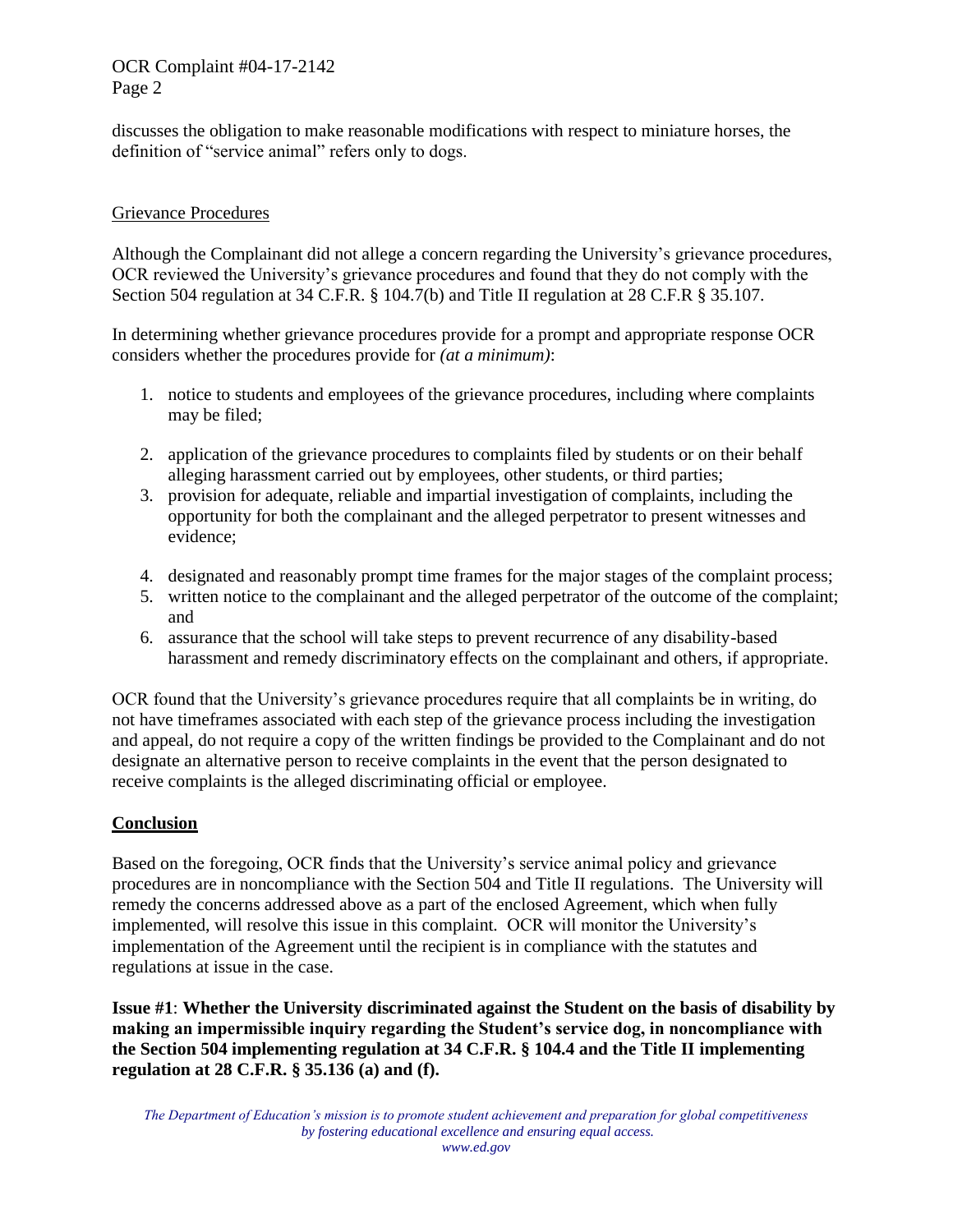OCR reviewed the evidence under the preponderance standard to determine whether the University made an impermissible inquiry as alleged. The University's March 1, 2013, email to the Complainant shows that the University made an impermissible inquiry concerning the Student's service dog's training. Specifically, the Complainant was asked whether the animal had been trained to perform a specific task related to the disability and to bring the documentation to the meeting supporting that the dog has been trained to perform a specific task. As noted in the legal standards, while the University may ask what work or task the animal has been trained to perform, is not permissible to ask for proof that the animal has been trained.

Based upon the foregoing, the evidence is sufficient to establish that the University is in noncompliance with Section 504 and Title II with respect to issue #1 as alleged. The University entered into the enclosed Agreement, which when fully implemented, will resolve this issue in this complaint. OCR will monitor the University's implementation of the Agreement until the recipient is in compliance with the statutes and regulations at issue in the case.

# **Issue #2: Whether the University improperly excluded the Student's service dog from all or part of the University Campus, in noncompliance with the Section 504 implementing regulation at 34 C.F.R. § 104.4 and the Title II implementing regulation at 28 C.F.R. § 35.136 (a), (b), and (g).**

The University acknowledges in its data response to OCR that the first request by the Student to bring a service animal to school was made in June 2012 and the evidence shows the request was not approved until March 4, 2013, which was almost one year later. There is no evidence that the University had a reason to believe the animal was out of control, that the Student did not take effective action to control it or that the animal was not housebroken. Thus, there was no evidence of a basis for either of the exceptions set forth in the Title II regulation at 28 C.F.R. § 35.136. Based upon the foregoing the evidence is sufficient to establish that the University is in noncompliance with respect to issue #2. The University entered into the enclosed Agreement, which when fully implemented, will resolve this issue in this complaint. OCR will monitor the University's implementation of the Agreement until the recipient is in compliance with the statutes and regulations at issue in the case.

**Issues #3: Whether the University required the Student to obtain additional training at her expense for her service dog, in noncompliance with the Section 504 implementing regulation at 34 C.F.R.§104.4 and Title II implementing regulation at 28 C.F.R. § 35.136 (a) and (h); and Issue #4: Whether the University treated the Student differently based on race with regard to the Student's request to use a service animal, in noncompliance with the Title VI implementing regulation at 34 C.F.R. §100.3 (b)(i)-(iv), and (vi).**

As previously stated, prior to the completion of OCR's investigation, the University offered to resolve this complaint through a voluntary resolution agreement. Pursuant to OCR's *Complaint Processing Manual* (CPM) at § 302, a complaint may be resolved when, before the conclusion of an investigation, the recipient requests to resolve the complaint. Based on the foregoing, OCR accepted the University's request to resolve these issues of the complaint and the University entered into the enclosed Agreement, which when fully implemented, will resolve the issues in this complaint.